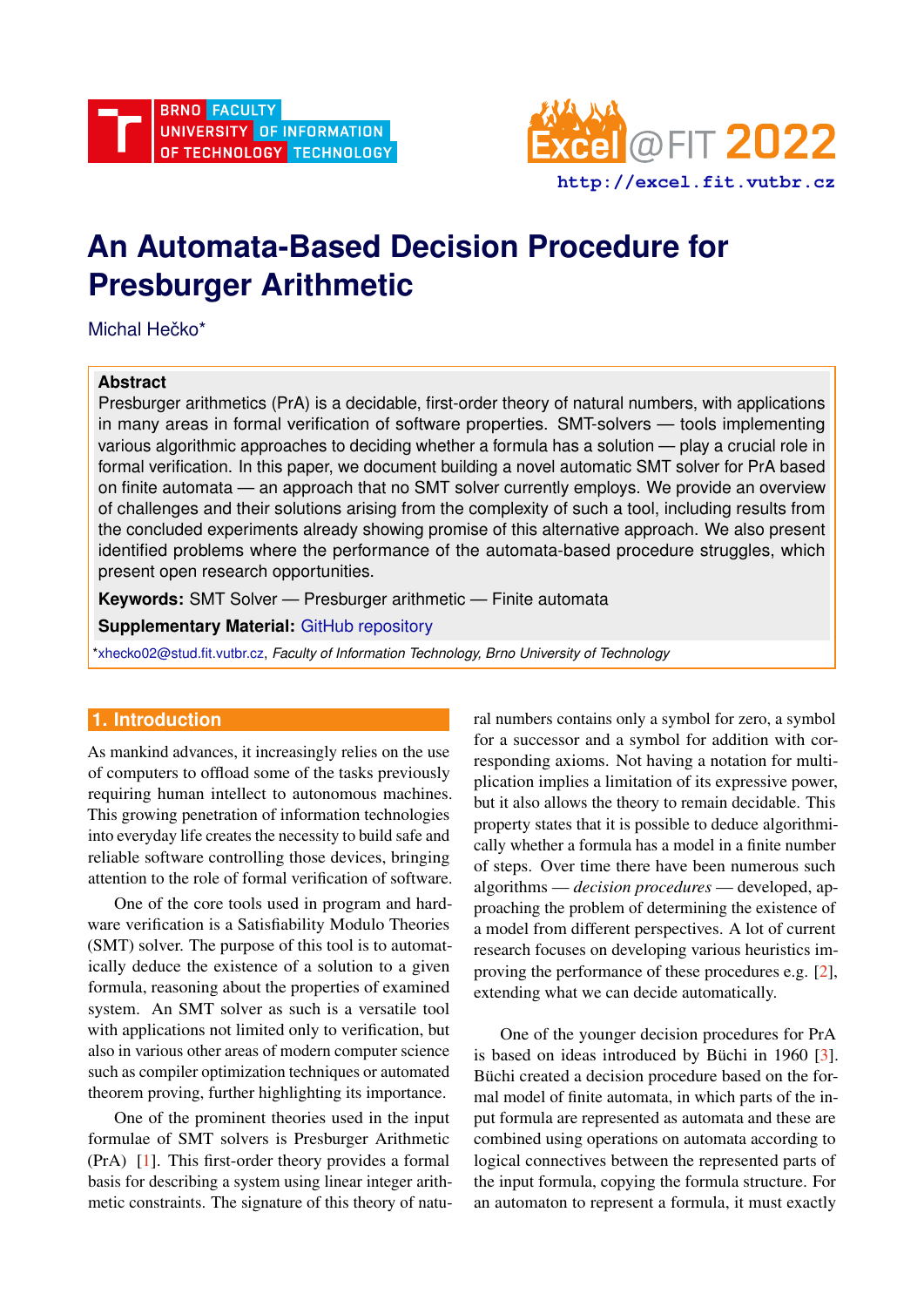accept all solutions of the formula encoded using some chosen encoding. Büchi developed this decision procedure to show that a different theory (a second-order theory of natural numbers called S1S) is decidable, and it was not until 1996 when Boudet & Comon [\[4\]](#page-5-3) modified it to be used to decide PrA. To the best of our knowledge, no decision procedure for PrA based on this approach has been implemented in any SMT solver yet. Moreover, the underlying formal model of finite automata is a vivid research area with advancements such as new automata models [\[5\]](#page-5-4), or more efficient language inclusion checking of nondeterministic finite automata [\[6\]](#page-5-5). The lack of any SMT solver implementing the automata-based decision procedure for PrA means that advancements in the automata field have not yet been applied and evaluated within the context of deciding PrA. The relative youth and the lack of an SMT solver implementing this procedure mean that an automata-based SMT solver for PrA is still an unexplored field.

#### **1.1 Contribution of the paper**

We have succeeded in building a robust automatabased SMT solver for PrA. The complexity of this tool created numerous challenges that had to be solved to achieve a functional implementation. These challenges include scalability problems due to the exponential growth of time complexity wrt. the number of variables in the input formula, or representing Boolean variables as automata.

The implemented SMT solver was designed to provide a foundation for future research in the practical applications of automata in the context of deciding PrA. Therefore, our solver supports a standardized input language, allowing us to compare the automata-based procedure to the state-of-the-art solvers. Our early experiments presented in this work already identified problems where automata vastly outperform other approaches utilized by the state-of-the-art SMT solvers such as Z3 or CVC4. Having a functional automatabased solver allowed us also to identify performance bottlenecks of the underlying decision procedure that present open research opportunities.

## **2. Description of an Automata-Based Decision Procedure**

*Presburger arithmetic* is a first-order theory of integers  $Th(Z, +, 0, 1, <)$ . The theory does not contain a symbol for multiplication, however multiplication of a variable by a constant is possible, as it is a shorthand for summation:

$$
nx \stackrel{def}{=} \underbrace{x + \cdots + x}_{n}
$$

We say that the PrA formula  $\psi$  is *atomic* iff it has the form  $\psi$ :  $\vec{a} \cdot \vec{x} \sim c$  where  $\vec{a}$  is a vector of constant variable coefficients,  $\vec{x}$  is a vector of variables, c is a constant, and  $\sim$  is one of { $\leq, \leq, =, \equiv_M$ } where M is a constant. An example of an atomic formula can be seen in Equation [1.](#page-1-0)

<span id="page-1-0"></span>
$$
3x + 4y - 10z \le 3\tag{1}
$$

A *finite automaton* is a 5-tuple  $A = (Q, \Sigma, \delta, \mathcal{A})$  $Q_0, F$ , where:

- Q is a finite non-empty set of states,
- $\Sigma$  is a finite non-empty set of symbols, called an alphabet,
- $\delta: Q \times \Sigma \rightarrow 2^Q$  is the transition function,
- $Q_0 \subseteq Q$  is the set of initial states,
- $F \subseteq Q$  is the set of final states.

Let  $w \in \Sigma^*$  be a string of alphabet symbols called a *word*, |w| denotes the length of this word and let  $w_i$  denote the *i*-th symbol of the word  $w$  for every  $1 \leq i \leq |w|$ . A *run* of the automaton A over the word  $w \in \Sigma^*$  is a sequence of its states  $q_0, q_1, \dots, q_{|w|}$  that satisfies  $q_i \in \delta(q_{i-1}, w_i)$  for every  $1 \leq i \leq |w|$  and  $q_0 \in Q_0$ . A word  $w \in \Sigma^*$  is *accepted* by A, if there exists a run  $q_0, \dots, q_{|w|}$  of A over this word for which  $q_{|w|} \in F$ . The *language* of an automaton A, denoted as  $\mathcal{L}(\mathcal{A})$ , is the set of all words accepted by  $\mathcal{A}$ .

A formula  $\psi$  is represented via an equivalent automaton  $\mathcal{A}_{\psi}$  iff  $\mathcal{L}(\mathcal{A}_{\psi})$  contains exactly the solutions of  $\psi$  encoded using some chosen encoding.

#### **2.1** *LSBF* **encoding**

To encode models of PrA formulae, we represent their solution space in a binary Least Significant Bit First (LSBF) encoding. In contrast to non-binary encodings, LSBF allows for more compact automaton transition relations. LSBF also allows for a symbolic representation of the transition symbols using well-known formalisms such as Binary Decision Diagrams [\[7\]](#page-5-6). LSBF is based on two's complement — a binary representation of signed integers in which every number  $x$  is represented by a bit vector  $b_0 \dots b_{N-1}$  such that the Equation [2](#page-1-1) holds.

<span id="page-1-1"></span>
$$
x = -2^{N-1}a_{N-1} + \sum_{i=0}^{N-2} 2^i a_i \tag{2}
$$

Equation [3](#page-2-0) shows a two's complement representation of positive and negative numbers. However, as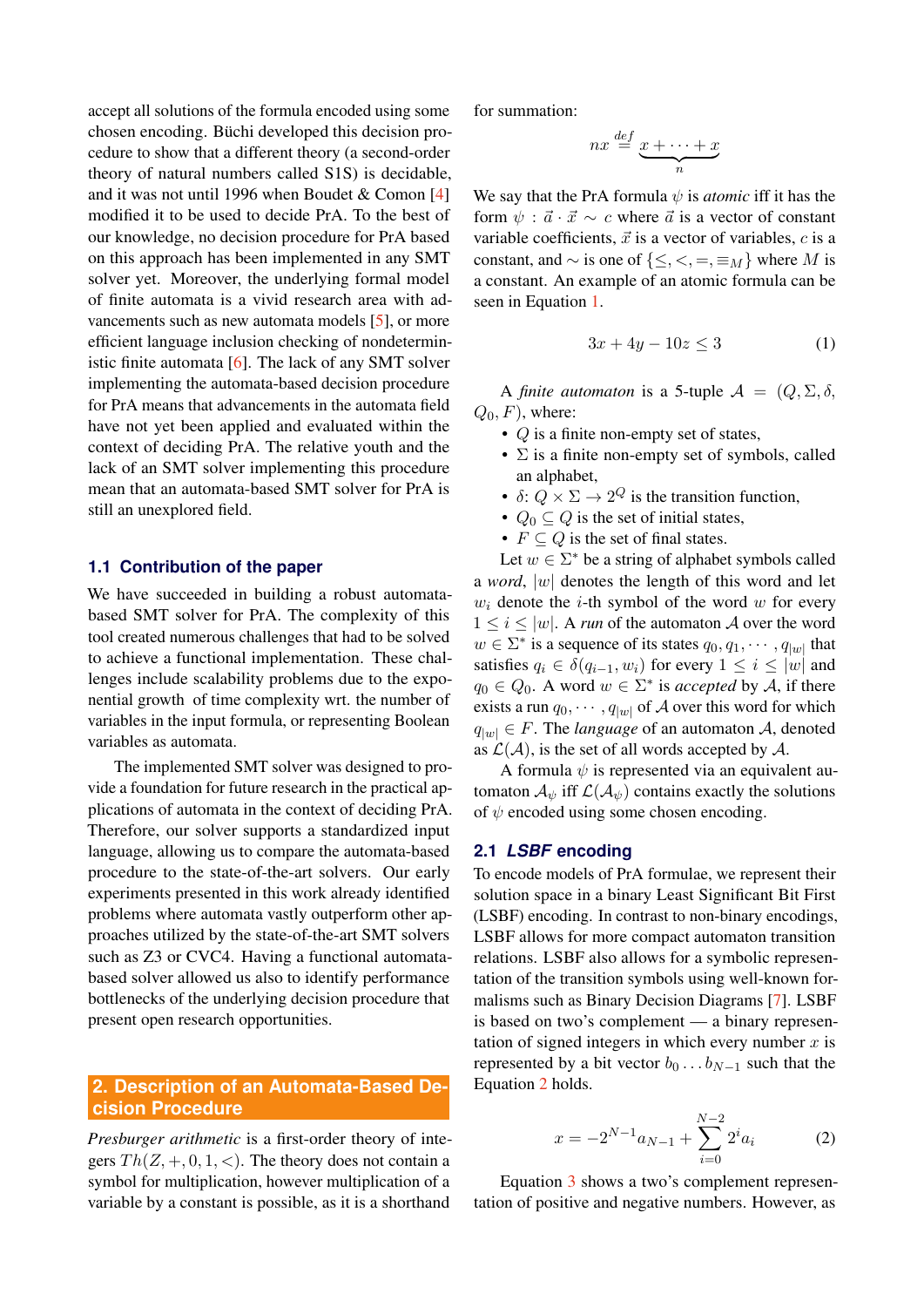automata are synchronous machines, we require that all tracks have the same length. Extending a two's complement representation by repeating the  $a_{N-1}$  bit — the sign bit — does not change the represented value, making it possible for all variable tracks to have the same length as shown in Equation [4.](#page-2-1) As the name suggests, the LSBF reads the numbers in reverse order, placing the least significant bits first on the input tape. Equation [5](#page-2-2) illustrates the LSBF encoding with track values split into individual alphabet symbols as read by an automaton.

$$
\begin{pmatrix} x \\ y \end{pmatrix} = \begin{pmatrix} -3_{10} \\ 10_{10} \end{pmatrix} = \begin{pmatrix} 101_2 \\ 01010_2 \end{pmatrix}
$$
 (3)

$$
=\begin{pmatrix}11101_2\\01010_2\end{pmatrix}\tag{4}
$$

$$
= \left( \begin{bmatrix} 1 \\ 0 \end{bmatrix}, \begin{bmatrix} 0 \\ 1 \end{bmatrix}, \begin{bmatrix} 1 \\ 0 \end{bmatrix}, \begin{bmatrix} 1 \\ 1 \end{bmatrix}, \begin{bmatrix} 1 \\ 0 \end{bmatrix} \right)_{LSBF} \tag{5}
$$

### **2.2 The Mechanism of an Automata-Based Decision Procedure**

Logical connectives combining PrA formulae map naturally to operations on regular languages and the corresponding finite automata. Let  $\varphi$  and  $\psi$  denote two formulae in Presburger arithmetic,  $A_{\varphi}$  and  $A_{\psi}$  be automata encoding those formulae, and  $\mathcal{L}(\mathcal{A})$  denote the language of an automaton  $A$ . Then the construction proceeds as follows:

- *Negation*  $\neg \psi \leadsto \mathcal{A}_{\psi}^C$ , where  $\mathcal{A}_{\psi}^C$  encodes  $L(\overline{\mathcal{A}_{\psi}})$ (Automaton complement)
- *Conjunction*  $\varphi \land \psi \leadsto \mathcal{L}(\mathcal{A}_{\varphi}) \cap \mathcal{L}(\mathcal{A}_{\psi})$
- *Disjunction*  $\varphi \lor \psi \leadsto \mathcal{L}(\mathcal{A}_{\varphi}) \cup \mathcal{L}(\mathcal{A}_{\psi})$

Adding *padding* — extending the bit vector representing some variable assignment by the sign bit does not change the encoded value, therefore, every variable assignment has an infinite number of corresponding bit vectors. Automata used during the decision procedure must accept all possible encodings, otherwise the same variable assignment, but with different encoding would be accepted by the automaton  $\mathcal{A}_{\psi}$  representing solutions of  $\psi$  and the automaton  $\mathcal{A}_{\neg \psi}$  corresponding to  $\neg \psi$ .

The existential quantifier  $\exists x(\psi)$  maps to removing the track for variable x in the automaton  $A_{\psi}$  representing solutions of  $\psi$ . The track removal results in a nondeterministic automaton  $\mathcal{A}_{\exists x(\psi)}$  as the transitions over symbols differing only in bits on the track for the variable  $x$  no longer differ. Removing a track expresses what the existential quantifier does in terms of automata language — a variable assignment of the remaining unbound variables is accepted by  $\mathcal{A}_{\exists x(\psi)}$  only

if there was an accepting run of  $A_{\psi}$  over the same assignment together with some assignment of  $x$ . As there is no direct operation on automata corresponding to the universal quantifier  $\forall x$ , universal quantifiers must be rewritten in terms of existential quantifiers and negation according to the law:  $\forall x \varphi(x) \Leftrightarrow \neg \exists x (\neg \varphi(x)).$ 

<span id="page-2-3"></span><span id="page-2-0"></span>

<span id="page-2-2"></span><span id="page-2-1"></span>**Figure 2.** Automaton  $A_{\varphi}$  for the inequality  $\varphi : x \leq 4$ over Z

The automata-based decision procedure works in a bottom-up manner, starting by constructing automata encoding atomic constrains using the *IneqToNFA* algorithm. The  $IneqToNFA(\alpha)$  construction creates an automaton  $A_{\alpha}$  accepting the solutions of  $\alpha : \vec{a} \cdot \vec{x} \leq c$ , where  $\vec{x}$  is a vector of variables,  $\vec{a} \in \mathbb{Z}^{|\vec{x}|}$  is a vector of variable coefficients, and  $c \in \mathbb{Z}$  is a constant. The resulting automaton  $A_{\alpha}$  has every state  $q_i$  labeled by an integer  $c_i$  such that the language of every state  $q_i$  are the solutions of  $\vec{a} \cdot \vec{x} \leq c_i$ . The only exception to this labeling schema is the state  $q_f$ , serving the purpose of nondeterministically guessing that the symbol read from any state is the last one, and therefore, it presents the sign bit vector. Only after reading the signs can we decide whether the read input is a model, hence,  $q_f$  is the only accepting state. An example of an automaton constructed by the  $IneqToNFA$  procedure is portrayed in Figure [2.](#page-2-3)

After constructing automata for atomic constraints, the procedure continues up the syntax tree of the formula, combining the intermediate automata according to the description above. After the entire input formula  $\psi$  is processed, the decision procedure has constructed an automaton  $\mathcal{A}_{\psi}$  with  $\mathcal{L}(\mathcal{A}_{\psi})$  containing all models of  $\psi$ . Therefore,  $\psi$  has a model iff  $\mathcal{L}(A) \neq \emptyset$ . The entire decision procedure is illustrated in Figure [1.](#page-3-0)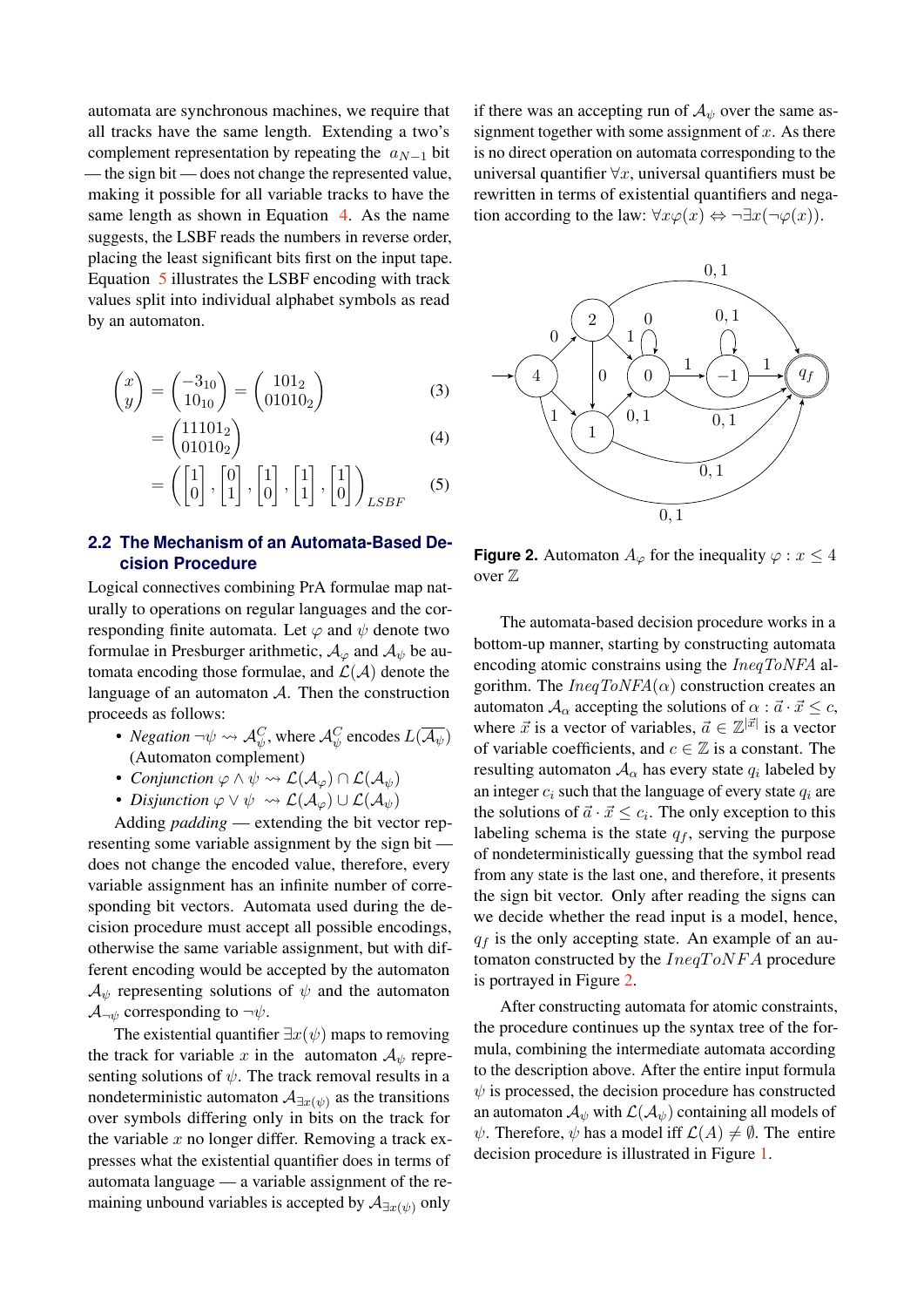<span id="page-3-0"></span>

**Figure 1.** An illustration of the decision procedure for a formula  $\beta$ :  $\exists x (\neg (3x + y \leq 3 \land 2x - 4y \leq 0))$ .

## **3. Implementation of the automata-based decision procedure for PrA**

Our solver is implemented using the Python programming language. The choice was driven by the desire to be able to modify the implementation quickly and to perform experiments with as little friction as possible. Python presented itself as a great choice due to its dynamic nature and the vast library ecosystem. Naturally, this decision impacts the performance, however, our aim was not to best the state-of-the-art SMT solvers, but rather to study the decision procedure and identify its strengths and weaknesses.

One of the early design decisions was to support a reasonable subset of SMT-LIB  $<sup>1</sup>$  $<sup>1</sup>$  $<sup>1</sup>$  — a standardized</sup> Lisp-like language for encoding input formulae. Technically, any SMT solver accepting this language is a Lisp interpreter with a unique evaluation strategy, including ours. Therefore, our implementation has to deal with various aspects of implementing an interpreter such as variable scopes or input preprocessing removing syntactic sugar such as macros.

The core of the implementation is an automata library implementing all the algorithms used throughout the decision procedure, ranging from necessary algorithms such as procedures for computing the intersection of given automata to optional algorithms for experimentation purposes such as various automata minimization procedures.

Initially, automata were represented in a fashion similar to the formal definition. Due to practical reasons, some restrictions were made during later development, such as limiting the automaton states to only plain integers instead of any type or disallowing automata to have distinct alphabets during the decision procedure. Automata constructions typically produce automata with states carrying semantical information, tying the states back to the construction inputs. For example, the states of the output automaton of the intersection procedure are tuples containing one state from each of the input automata. However, by restricting the state types to only integers, the states can no longer reflect their semantics. The lost state semantics can be optionally gained back as our automata library can track the state semantics in the automaton metadata.

One of the crucial algorithms that needed to be designed from scratch was an algorithm augmenting the automaton structure after a variable track has been projected away as a consequence of an existential quantifier. Removing a variable track changes the sign symbol, and as the automaton does not reflect this change, there might be solution encodings with a certain number of sign bit repetitions that are not accepted. Compared to automata-based decision procedures for other theories, such as WS1S, every alphabet symbol can be a sign symbol, further complicating the problem.

After building a prototype capable of deciding simple formulae, we encountered scalability issues caused by the increased number of variables present in the input formula when attempting to solve some of the more advanced benchmarks. These issues arise due to the design of classical automata algorithms relying on iterating over the entire alphabet that grows exponentially wrt. the number of variables used. We solved

<span id="page-3-1"></span> $^1$ The standard is available at [https://smtlib.cs.](https://smtlib.cs.uiowa.edu/language.shtml) [uiowa.edu/language.shtml](https://smtlib.cs.uiowa.edu/language.shtml)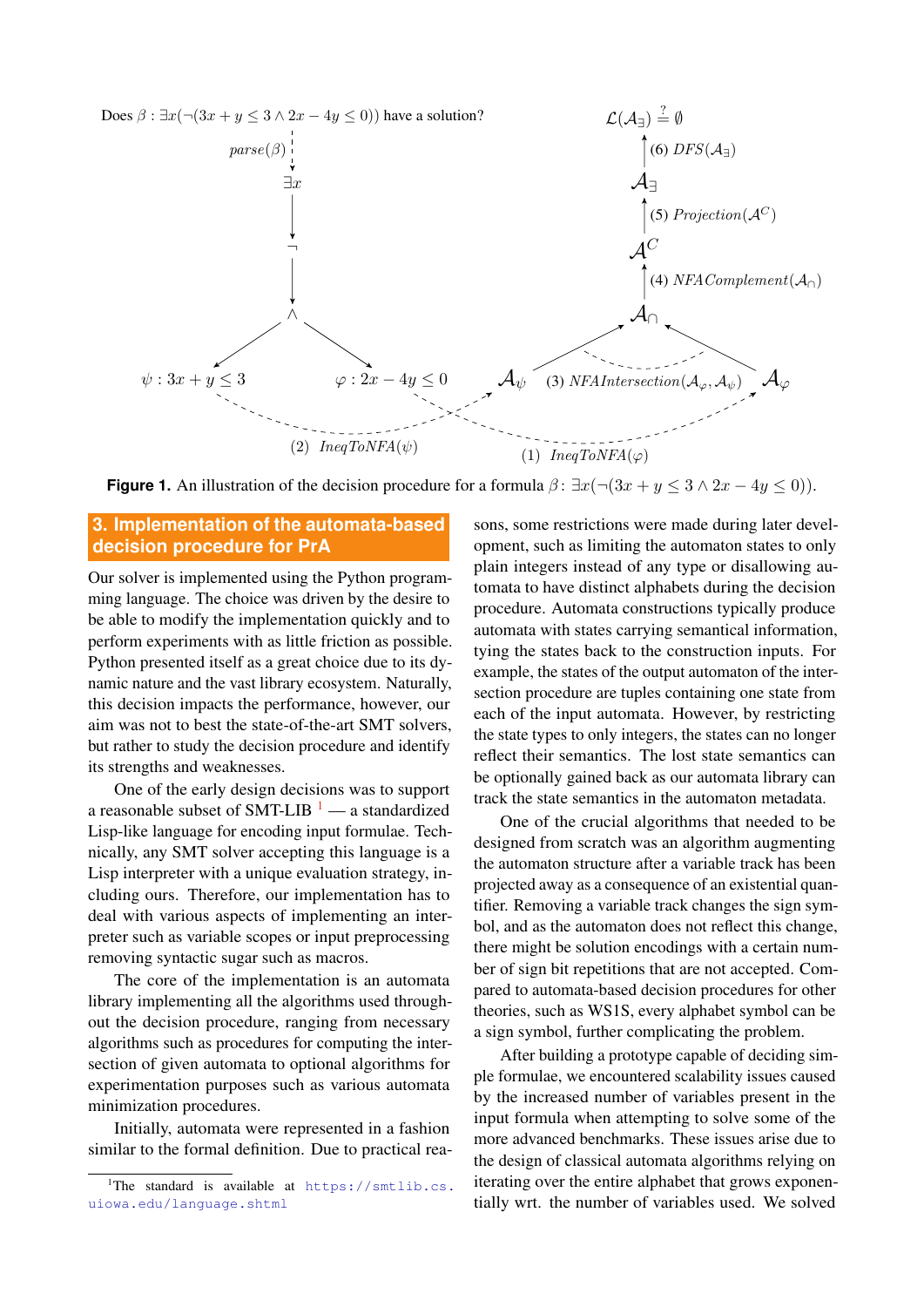<span id="page-4-0"></span>![](_page_4_Figure_0.jpeg)

**Figure 3.** An MTBDD representing the function  $f(v_1, v_2) = \{(0, 0) \mapsto \{q_2\}, (0, 1) \mapsto \{q_0, q_1\}, (1, ?) \mapsto$  ${q_0, q_1}$  where the ? symbol stands for a don't-care bit.

this problem by using Multi-Terminal BDDs  $[8]$  — a BDD variant that allows leaves to have arbitrary values instead of one and zero — to store and manipulate the transition relation in a compressed fashion. An example of an MTBDD can be seen in Figure [3.](#page-4-0) The implementation relies on Sylvan [\[9\]](#page-5-8) — a library providing a performant MTBDD implementation. As Sylvan is written in the C programming language, we had to create a C library providing Sylvan with custom MTBDD leaves and operators manipulating MTBDDs containing these leaves. To fully utilize the benefits MTBDDs provide, we had to redesign all needed classical automata algorithms in terms of MTBDDs, avoiding uncompressing the symbolic representation they provide. A custom wrapper had to be written that abstracts away the low-level details such as memory management and data serialization, allowing interaction with the C library from Python. Our solver, therefore, provides two execution backends the user can choose from: the original one storing symbols explicitly, enabling easy experimentation, and the high-performance MTBDDbased one.

#### **4. Experimental evaluation**

We performed numerous synthetic tests when evaluating the performance improvements of the MTBDD backend. Speedups were observed with all automata operations, especially with the intersection procedure and the determinization procedure. The runtime improvements of the determinization procedure can be seen in Figure [4.](#page-4-1)

Our solver was also compared with the state-ofthe-art SMT solvers Z3 and CVC4 on deciding the Frobenius coin problem instances. The Frobenius coin problem [\[10\]](#page-5-9) is a famous mathematical problem that can be formulated in the following fashion: What is the largest amount not obtainable from given coins of certain denominations? The precise formulation is given by the following formula where  $\vec{w}$  is the vector

<span id="page-4-1"></span>![](_page_4_Figure_6.jpeg)

**Figure 4.** Comparison of determinization speed on randomly generated automata

of coin denominations,  $m$  is the number of coins and f is the solution:

$$
Frob(f) : \forall \vec{n} \in \mathbb{N}_0^m (f \neq \vec{w} \cdot \vec{n}) \land (\forall f' \in \mathbb{N}_0 (\forall \vec{n'} \in \mathbb{N}_0^m (f' \neq \vec{n'} \cdot \vec{w})) \rightarrow f' \leq f)
$$

The coin problem is not limited only to currency, and it also appears in some areas of computer science, such as the analysis of P-systems [\[11\]](#page-5-10). The results presented in Figure [5](#page-4-2) show that the automata-based procedure vastly outperforms Z3.

<span id="page-4-2"></span>![](_page_4_Figure_11.jpeg)

![](_page_4_Figure_12.jpeg)

Experimentation also identified interesting problems with automata for atomic constraints having too many states. More specifically, the benchmarks (originating from program verification) contain atomic formulae of the following form  $\vec{a} \cdot \vec{x} \equiv_M 0$  where M is a constant in the order of hundreds of thousands. The automaton for such a formula has  $M$  states, causing the procedure to become prohibitively